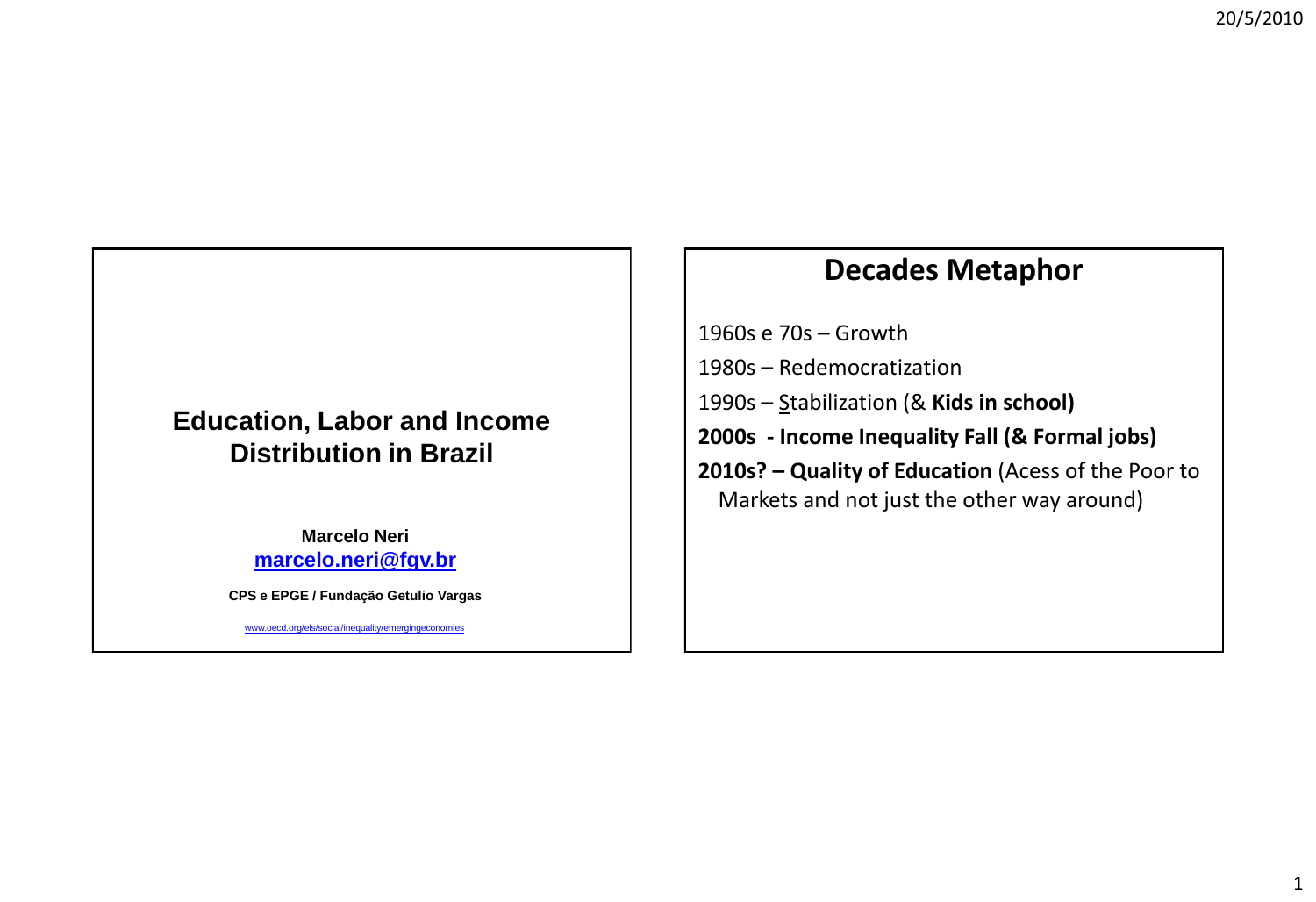| <b>QUALITY OF EDUCATION TARGETS</b><br><b>IDEB 2005 and 2021 for Brazil</b> |                                       |      |  |  |  |  |
|-----------------------------------------------------------------------------|---------------------------------------|------|--|--|--|--|
|                                                                             | <b>First Years of Primary Schools</b> |      |  |  |  |  |
|                                                                             | 2005                                  | 2021 |  |  |  |  |
| <b>TOTAL</b>                                                                | 3,8                                   | 6,0  |  |  |  |  |
| <b>Public</b>                                                               | 3,6                                   | 5,8  |  |  |  |  |
| <b>Private</b>                                                              | 5,9                                   | 7,5  |  |  |  |  |
| Source: Saeb 2005 and School Census 2005 - INEP/MEC                         |                                       |      |  |  |  |  |

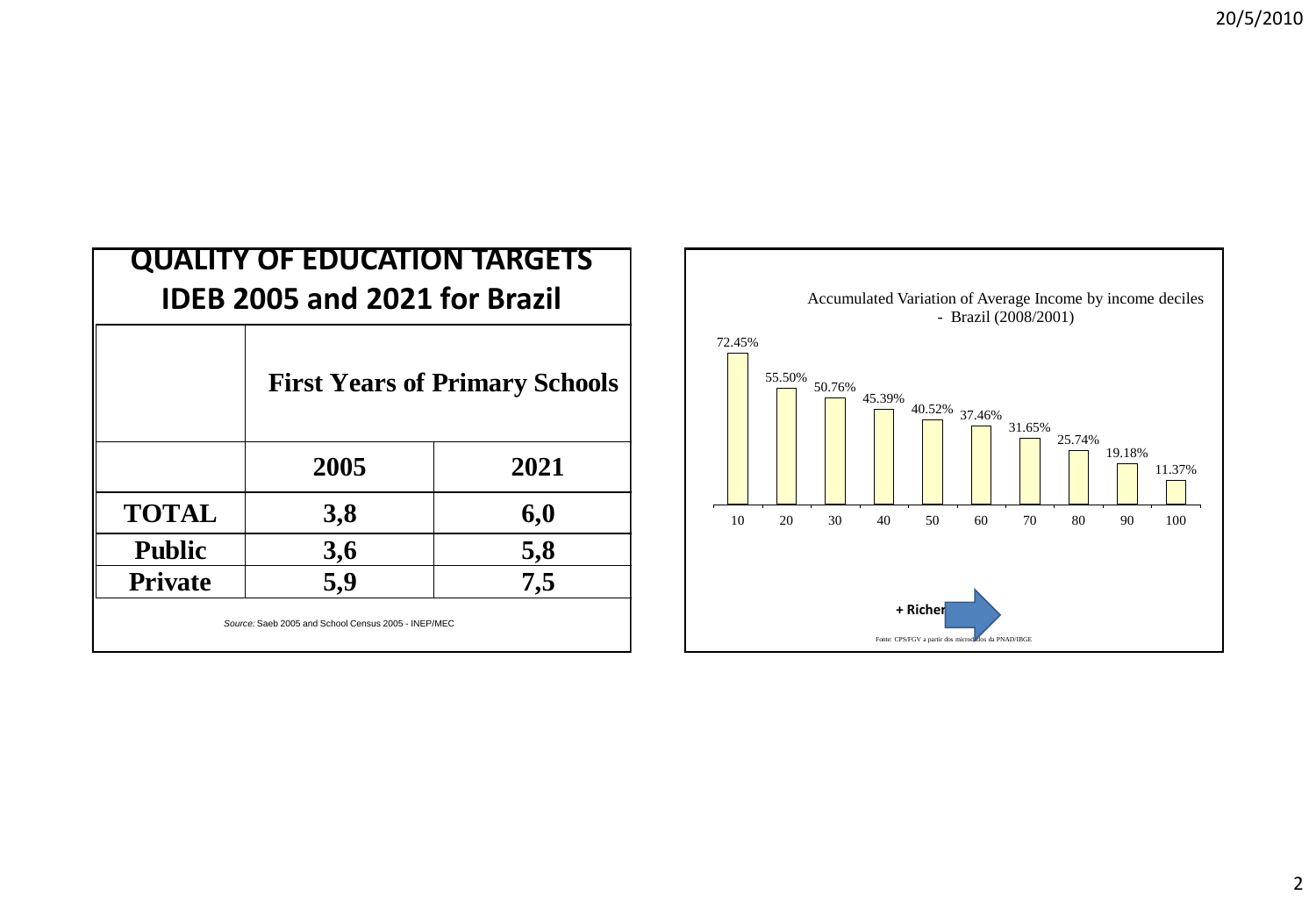

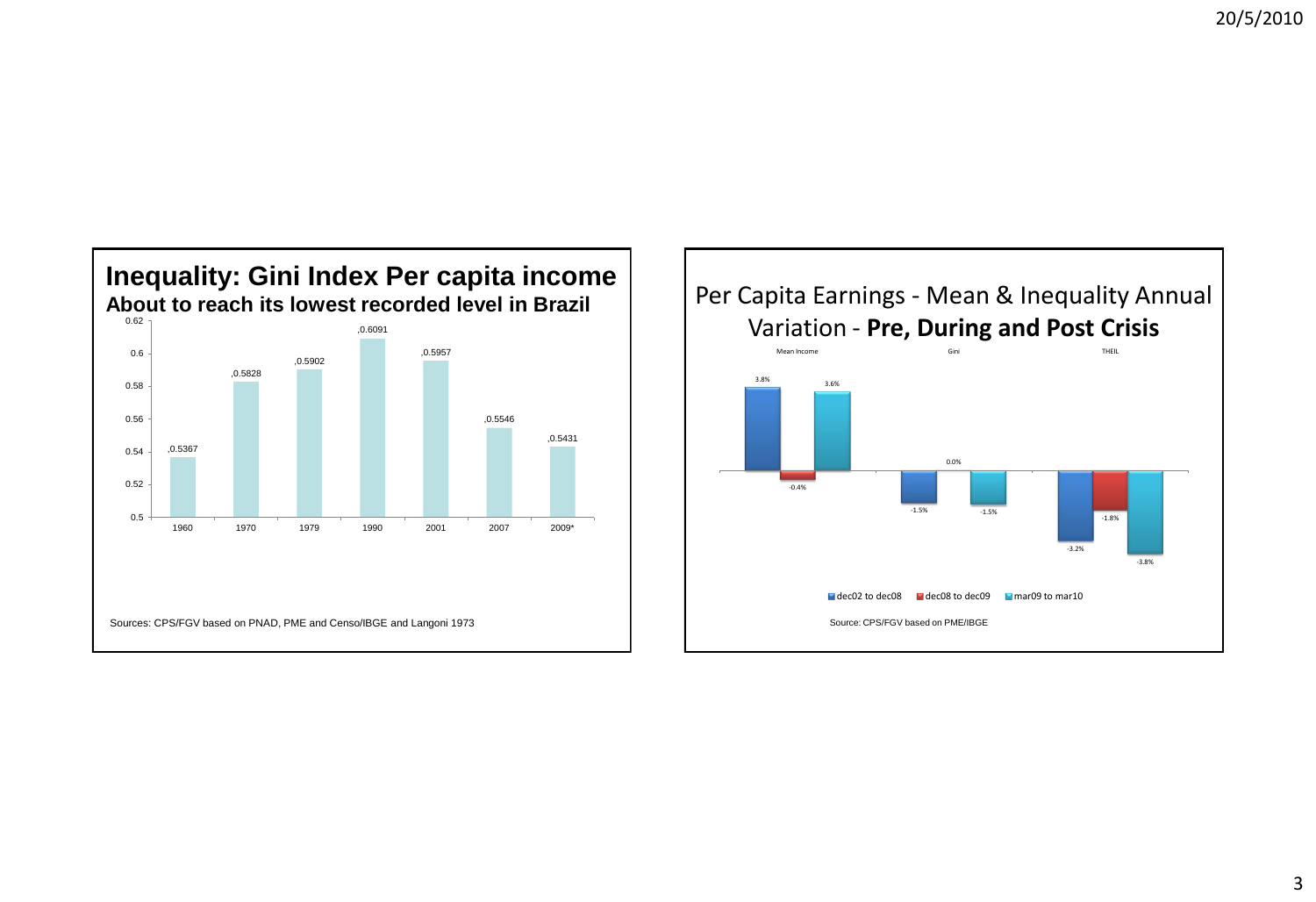#### Labor income explains alone: ¾ of change in mean per capita earnings 2/3 of Gini reduction Education expansion is central here.

**Gross Contribution to Income Inequality** (in percentages)

R2 - CTE + VAR

| <b>Per Capita Income</b> |                  | <b>All Income Sources</b>                |             | <b>Labor Earnings</b> |             |  |
|--------------------------|------------------|------------------------------------------|-------------|-----------------------|-------------|--|
|                          | <b>Variable</b>  | <i>2008</i>                              | <i>2001</i> | 2008                  | <b>2001</b> |  |
| 1                        | <b>Gender</b>    | 0,0020                                   | 0,0002      | 0,0305                | 0,0122      |  |
| 2                        | Age              | 8,3227                                   | 7,0210      | 4,6073                | 4,1649      |  |
| 3                        | <b>Education</b> | 25,0497                                  | 31,3089     | 29,0560               | 33,3025     |  |
| 4                        | <b>Ethnicity</b> | 7,8616                                   | 10,3042     | 7,0688                | 9,4793      |  |
| 5                        | <b>Migration</b> | 2,5821                                   | 2,3392      | 2,0506                | 2,0636      |  |
| 6                        | Geography        | 18,1450                                  | 21,1074     | 20,6631               | 23,1793     |  |
|                          |                  | Source: CPS/FGV based on PNAD microdata. |             |                       |             |  |

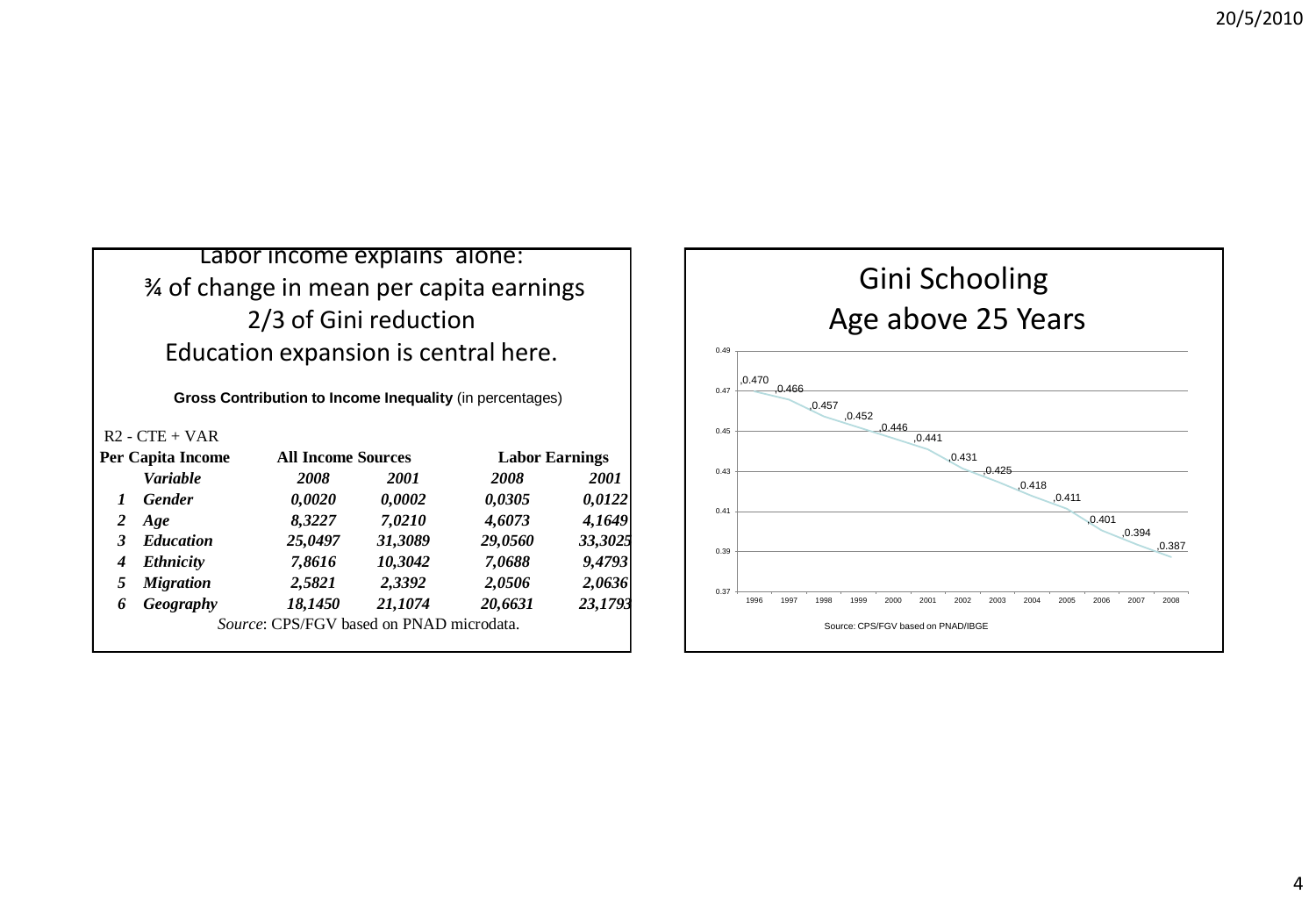

#### **Labor Decomposition - Rate of Change 2003-08 %**

|                | Income<br>All<br><b>Sources</b> | Income<br>All<br>Sources /<br>Labor<br><b>Earnings</b> | Hourly-<br>Wage by<br>Years of<br><b>Schooling</b><br>Occupied<br>Pop | Years of<br><b>Schooling</b><br>Occupied<br>Pop | <b>Working-</b><br><b>Hours</b> | <b>Occupatio</b><br>n Rate in<br>EAP | Participa<br>tion<br>Rate<br>(EAP/W |
|----------------|---------------------------------|--------------------------------------------------------|-----------------------------------------------------------------------|-------------------------------------------------|---------------------------------|--------------------------------------|-------------------------------------|
| Group          | $=$                             | $\boldsymbol{x}$                                       | $\boldsymbol{x}$                                                      | $\boldsymbol{x}$                                | $\boldsymbol{x}$                | $\mathbf{x}$                         | AP)                                 |
| <b>Total</b>   | 5,22                            | 0,12                                                   | 1,48                                                                  | 2,23                                            | $-0,5$                          | 1,02%                                | 0,82%                               |
| 20%            |                                 |                                                        |                                                                       |                                                 |                                 |                                      |                                     |
| <b>Poorest</b> | 9,36                            | 1,49                                                   | 1,73                                                                  | 5,51                                            | $-0,79$                         | 1,40%                                | $-0.21%$                            |
|                |                                 |                                                        | Source: CPS/FGV based on PNAD/IBGE                                    |                                                 |                                 |                                      |                                     |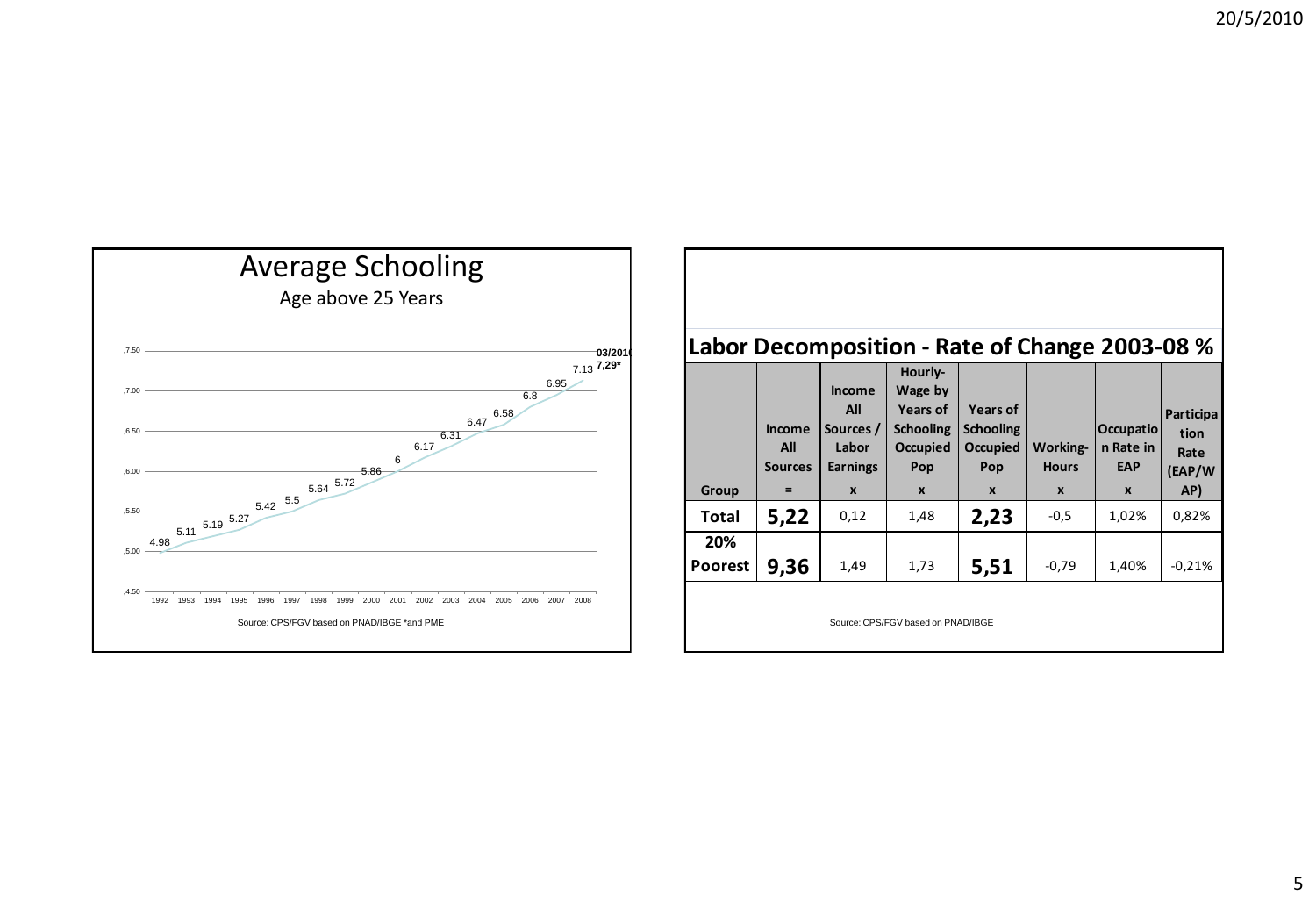# **Demand Policies**

## **Paradox**

SCHOOL EVASION IS 2,7% from 7 to 14 years of age. But goes up to 17,8% from 15 to 17 years

- Private Premium to schooling is 15% for each additional year.
- But why teenagers evade schools?